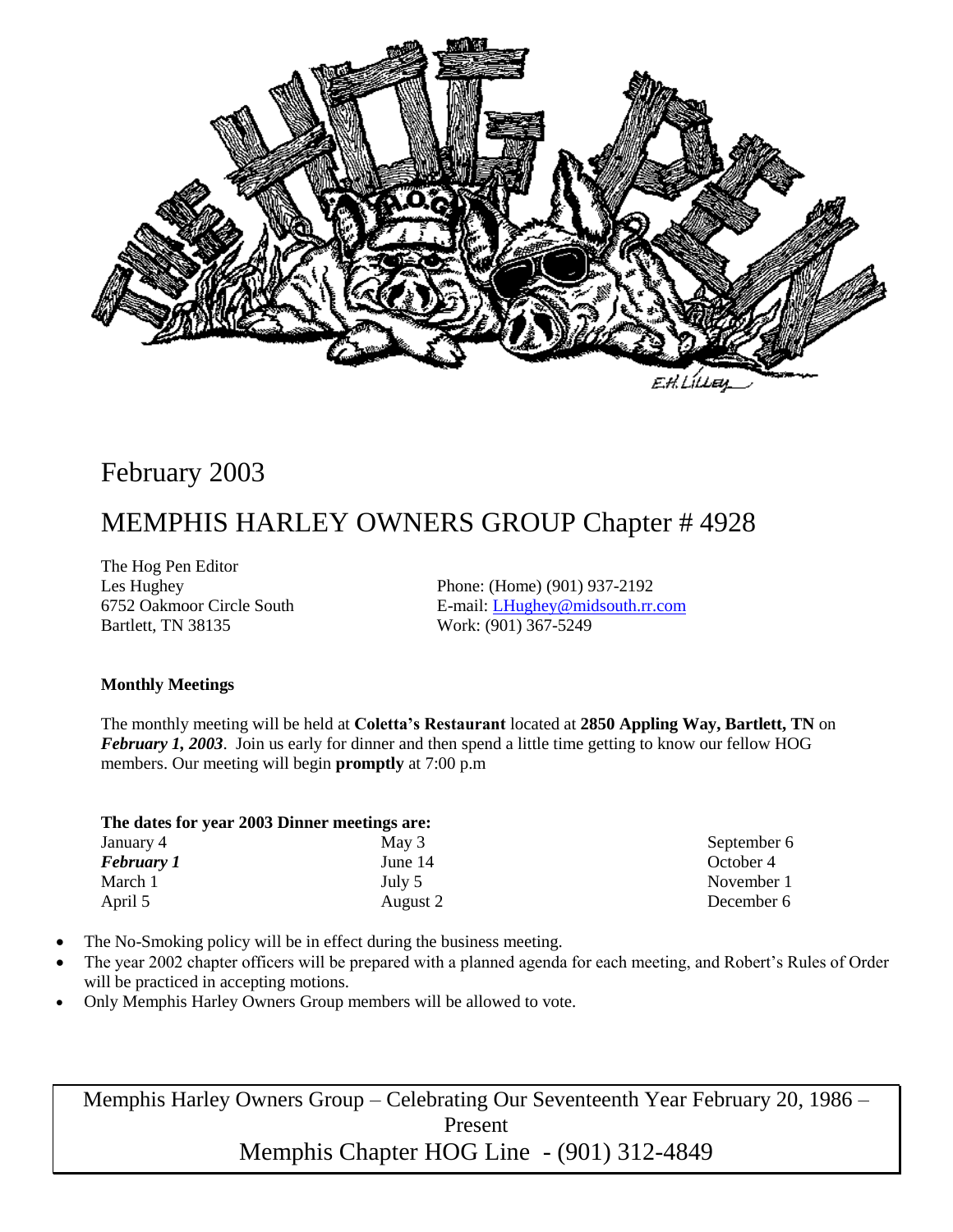### **2003 Chapter Officers**

| Director                  | J.T. Norris        | 901-761-8041               | $\frac{\int \ln(10,0) \cdot \ln(10,0)}{2}$ |
|---------------------------|--------------------|----------------------------|--------------------------------------------|
| <b>Assistant Director</b> | Walter Hughey Jr.  | 901-377-9544               | bugsrme@aol.com                            |
| Treasurer/Hog Line        | Al Nelson          | 901-382-7707               | acnelson@mail.com                          |
| Secretary                 | Lee Nelson         | 901-382-7707               | acnelson@mail.com                          |
| <b>Activities Officer</b> | Jerry Rice         | 901-386-2100               | grice@cremeriusrice.com                    |
| <b>Safety Officer</b>     | <b>Larry Allen</b> | 901-754-1038               | lallen@sunrock.com                         |
| Road Captain              | <b>Buddy Smith</b> | 901-386-2890               | mrharley01@msn.com                         |
| Road Captain              | <b>Ed Lowe</b>     | 901-353-0874               | Flhp1@aol.com                              |
| Road Captain              | Jerry Hayes        | 662-895-9277               | CarDoctor@aol.com                          |
| Road Captain              | Doug Adams         | 901-758-3233               | datunaboat@aol.com                         |
| Road Captain              | <b>Steve Elder</b> | 901-332-2250               | selder4556@aol.com                         |
| Road Captain              | Ron Hagen          | 901-458-9601               | ronaldhagen@yahoo.com                      |
| Road Captains             | Les Hughey $-$     | Jerry Rice – Walter Hughey | - Larry Allen - Ronnie Cobb                |
| Ladies of Harley          | <b>Rose Styers</b> | 901-387-4644               | rstyers@transactiongraphics.com            |
| Legal Assistant           | Pam Cobb           | 901-876-5454               | prcobb@aol.com                             |
| Editor                    | Les Hughey         | 901-937-2192               | lhughey@midsouth.rr.com                    |
| ACADEM<br>Sponsor Liaison | Keith Gilooly      | 901-372-1121               | keith.gilooly@bumpusharleydavidson.com     |
| Historian                 | J. Carolyn Rice    | 901-386-2100<br>SM         | jcarolynrice@prodigy.net                   |
| Good Samaritan            | Rose Styers        | 901-387-4644               | rstyers@transactiongraphics.com            |
| Chaplain                  | Albert Campbell    | 901-377-7592               | harleyajc@aol.com                          |
| Photographer              | Rod Beadle         | 901-388-0672               | rbeadle@bellsouth.net                      |
| Photographer              | Lynn Hull          | 901-224-8030               | av8tor@midsouth.rr.com                     |
| Web Master                | Joey Fili          | 901-753-9855               | jffili@aol.com                             |
| Membership                | Ron Hagen          | 901-458-9601               | ronaldhagen@yahoo.com                      |
| Membership                | Ronnie Williams    | 901-767-6531               | rwilli27@midsouth.rr.com                   |

| 2003 Memphis H.O.G. Trailer List |                  |                   |  |  |
|----------------------------------|------------------|-------------------|--|--|
| Allen, Larry                     | Cordova          | 901-754-1038      |  |  |
| Barnett, Dwain                   | <b>Bartlett</b>  | 901-372-0852      |  |  |
| Benson, Bart                     | <b>Bartlett</b>  | 901-753-6477 Home |  |  |
|                                  |                  | 901-301-0138 Cell |  |  |
| Breeden, Gerald                  | Collierville     | 901-854-6716      |  |  |
| Davis, Keith                     | Rossville        | 901-861-0211 Home |  |  |
|                                  |                  | 901-533-0845      |  |  |
| Davis, Steven M                  | <b>Red Banks</b> | 662-252-2891      |  |  |
| Fili, Joey                       | Memphis          | 901-458-9601      |  |  |
| Harris, David                    | <b>Red Banks</b> | 731-376-0049      |  |  |
| Hayes, Jerry                     | Olive Branch     | 662-895-9277      |  |  |
| Hudson, Dale                     | Germantown       | 901-292-3470      |  |  |
| Hull, Lynn                       | Cordova          | 901-757-5858      |  |  |
| Jackson, DeWayne                 | Memphis          | 901-299-4705      |  |  |
| Johnson, Paul                    | Cordova          | 901-755-9251      |  |  |
| Leathers, Allen                  | Eads             | 901-867-0719      |  |  |
| Long, Paul                       | Atoka            | 901-835-4148      |  |  |
| McDermott, Larry                 | Hernando MS      | 662-429-6803      |  |  |
| Mooney, Joe                      | Memphis          | 901-382-6407      |  |  |
| Newton, Daniel                   | W. Memphis       | 901-484-1865      |  |  |
| Pierce, John                     | Germantown       | 901-409-7170      |  |  |
| Todd, Ray                        | Arlington        | 901-867-0097      |  |  |
| Ward, Bob                        | <b>Brighton</b>  | 901-475-0334      |  |  |
| Watts, Kevin                     | Marion AR        | 870-735-0800      |  |  |
| Williams, John                   | W Memphis        | 870-732-1665      |  |  |
| Williams, Sami                   | Eads             | 901-465-4644      |  |  |

#### **10 Yr. Members**

Angie Alexander '93 - Terry Alexander '93

#### *New Members!*

Stephen Evans - Lee Glasscock - Michael Henderson John Littlefield - John Maki - Marcia Mitchell - Sam Pair Donald Samuels - James Simpson - Danny Taylor Patricia York



#### *HAPPY BIRTHDAY!*

Danny Rook 2/02 - Charlie Ross 2/02 - Ron Preuss 2/04 - Scott Rowland 2/05 – Richard McLarty 2/04 – Fredrick McDonald 2/06 - Paul Koehler 2/07 - Sam Pair 2/07 – Ann Hunt 2/09 - Johnny Parks 2/12 - John C. Smith 2/13 - Larry Allen 2/15 - Linda Sones 2/15 - Stephen Parker 2/16 - Michael Laden 2/17 - Shiela Gipson 2/18 Cotton Young 2/18 - Anita Pruett 2/20 - Dick Collins 2/21 - Wayne Williams 2/21 – Bobby Stewart 2/22 - Casey Hargrove 2/24 - Tim Teel 2/24 Don Clark 2/25 – Bill Walters 2/26 - Lee Gusmus 2/28

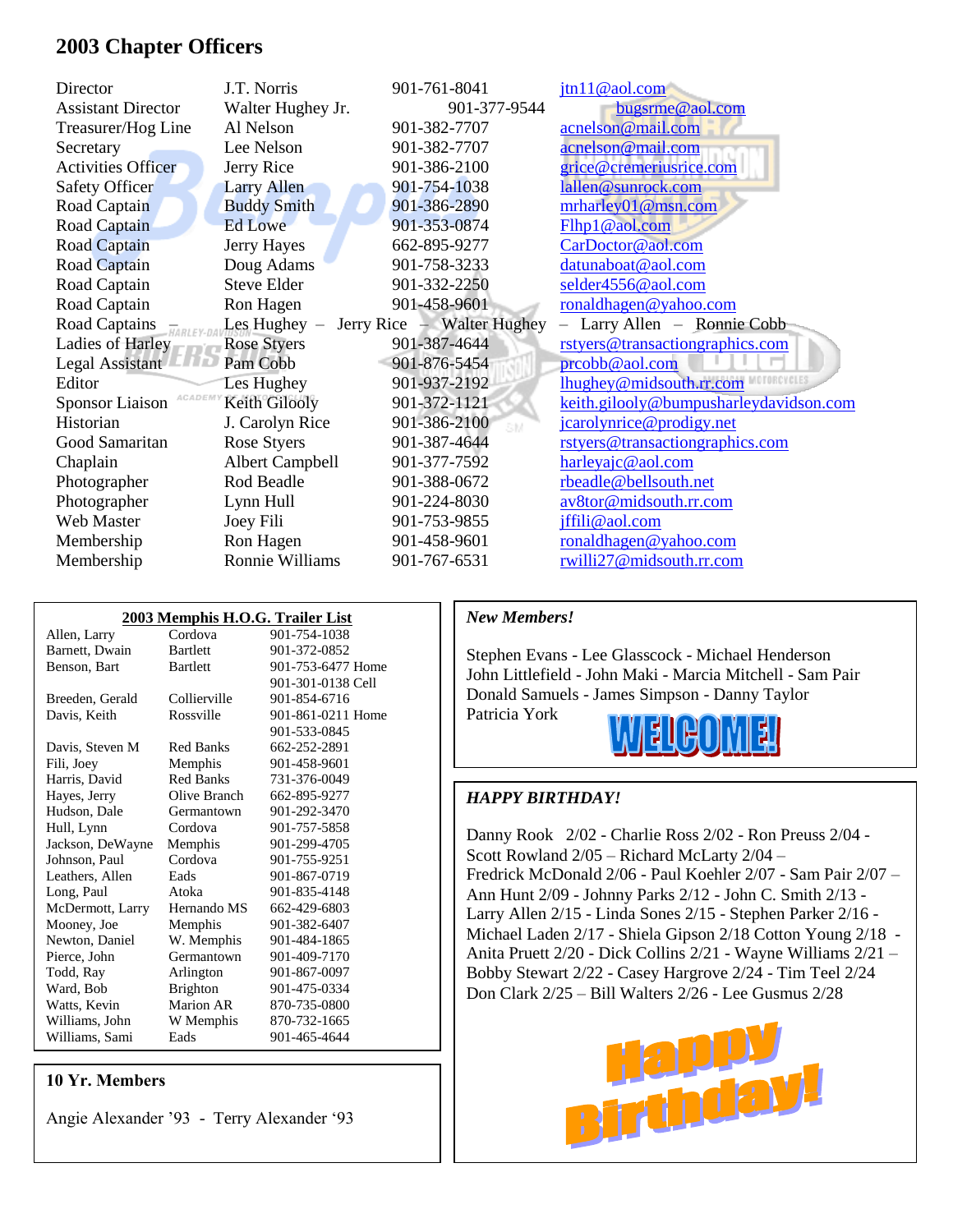# **Message From the Director:**

Hello everyone,

Whew! The first meeting of the year was a doozie! There was lots & lots to cover as always, with the first meeting of the year. I do appreciate all of the thoughtful  $&$  friendly comments made to me after the meeting, by email and with phone calls. Now that we have most of the that stuff behind us, it's time to move on to "shorter" meetings and to the fun for  $2003$ !!!  $\odot$ 

Please join me once again in thanking our Ladies of Harley and what they did for the New Year's Eve party. The party was fantastic and Beverly and her T.E.A.M. did a wonderful job. Let me also thank those who came out the afternoon of the party and decorated for the event. Great job! It looked super that night!

 2003 will be a very exciting year for the Memphis Harley Owner's Group. We have a very positive and motivated T.E.A.M. of officers that are here to serve all of you in any way to make the year fun for you! That's what our group is about. *FUN!!!* As long as we can keep that as our main focus, we will have a great and memorable year.

 Please keep in mind that you have several ways to keep up to date with " YOUR " group:

- The H.O.G. PEN
- The H.O.G. LINE
- E-mail
- The web site: [www.memphishog.com](http://www.memphishog.com/)

Thank you again for the faith and trust you have put in me to be your Director for 2003. I hope that 2003 will be the greatest year ever for you, your family, your friends and Memphis H.O.G.!!!

Ride and love it,

*- J.T.* 

#### **"E-Mail Surprise Contest"**

#### **Check your e-mail on Jan 31, 2003 to see how to win!**

### **Message From the Asst. Director:**

First of all let me say I am pleased to be your new Asst. Director for 2003 and I am eager to serve you. We are in for a fun filled, action packed year with rides and events through the Memphis H.O.G. Chapter in addition to the 2003 Tennessee State Rally at the Adam's Mark Memphis in June.

Secondly, lets work on making this the friendliest chapter in the country. We have heard in the past there are some people who felt ostracized because they were not greeted and welcomed at ride events and dinner meetings. I plead guilty to not being outgoing enough many times to

introduce myself in new or uncomfortable situations. I want to pledge my intent to be more tenacious and make it a point to welcome new members and meet those I don't already know.

Will you join me in introducing yourself and greeting others to make them feel welcome as well as an important part of the chapter? It's all about fun and its certainly more fun if you feel welcome and comfortable. Lets have another great year riding.

#### *- Walter*

*For the latest details of club events please call:*

# *Memphis H.O.G. Line (901) 312-4849*

### **Message From L.O.H.**

I would like to briefly thank Beverly Johnson and the other Ladies that have served as LOH directors. Their hard work and dedication to the Memphis HOG chapter and the community does not go unnoticed! I look forward to a great year of exciting events and fun meetings. There are no extra dues to be active in the LOH. Every registered Lady of the Memphis HOG Chapter is invited to the LOH meetings and to participate in all events. We Ladies welcome the men as well. They always come in handy!

January 19<sup>th</sup> is the first LOH meeting of "03. The meeting is at 2:00, upstairs in the break room at Bumpus Harley Davidson. The main topic of discussion will be the Chili cook Off & Men's Bake Off. We will also make Plans for future rides and events. The LOH will have a gift drawing at each meeting for the Ladies attending.

The February meeting will be upstairs at Bumpus Harley Davidson on the  $16<sup>th</sup>$  at 2:00. Valentines will have just passed but any time is good for chocolate. For those who have the time and/or energy please bring your favorite chocolate finger food. Snickers and M&M's qualify!

The March meeting will be the  $3<sup>rd</sup>$  Sunday of the month at 2:00, place to be announced. We will finalize plans for the 2003 Chili Cook Off, which will be at Bumpus Harley Davidson on March 29<sup>th</sup>, from 10:00 until 3:00. As you may know it takes a lot of dedicated volunteers to successfully host this event. But the outcome is so worth it. All proceeds benefit the Dream Factory. Set up will begin at 8:00 a.m. We will need electricians to make sure we don't overload the circuit from one too many crock-pots; we will need tables and chairs set up. There are many things you can do through out the day as a volunteer. Soliciting or donating door prizes is always needed.

The fee for the Chili Cook Off or the Men's Bake Off is \$5.00 per entry. Entries should be limited to HOG members only and all entries should be checked in as early as possible. There will be prizes awarded to  $1<sup>st</sup>$ ,  $2<sup>nd</sup>$  and  $3<sup>rd</sup>$ place in each cook off. Check the HOG line (312-4849), the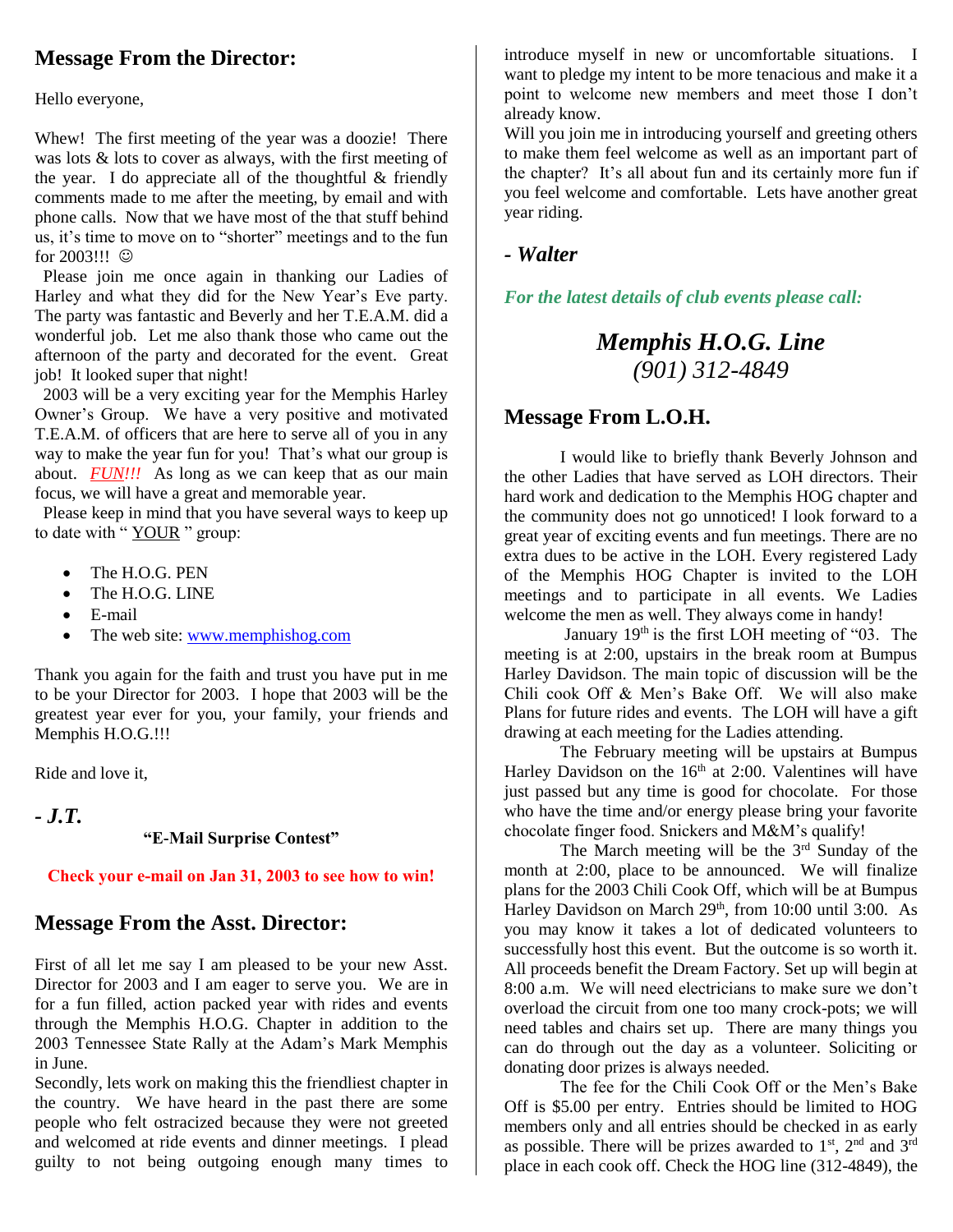Hog Pen and memphishog.com for updates and information on other events held in conjunction with the Chili Cook Off.

Thanks to those who have supported the LOH and the Dream Factory in past years. We look forward to a successful Chili Cook Off & Men's Bake off. Come join us!

#### *- Rose*

### **Message From the Historian:**

 Well, I wonder, how did I end up recording and reporting the history of our Memphis Chapter HOG Club for 2003? Maybe it started when my husband, Jerry, and I took this fabulous 5,400-mile "Made In America HOG Tour" in 2001. We rode Route 66 from Chicago to Santa Monica, California with 1,400 other Harley riders from every state in the U.S. It was 500 plus pictures later and a new bonding friendship with a couple from Palm Beach, Florida— and before I knew it the memory scrapbook pages began to appear. I have been a writer for years, but documenting with photos is a relatively new experience for me. I shared our trip with a few close Memphis HOG members and before I knew it, J.T. was calling asking me to be the historian for the Club for 2003. Of course I said yes, enthusiastically, as I recall, and from that point on this story is history.

 Seriously, I do come to the Club with a few skills recording historical data. I have a love for collecting memorabilia. I invite everyone who takes photos to send them to me so I can document our many events in our photo history album. I believe pictures speak louder than words. Many of us do not read recorded history but we enjoy looking at the pictures. Do you remember how you felt in school when you could no longer receive credit for reading picture books for your book reports, but instead had graduated to the long chapter books with no pictures? Well, in our busy lives the same principle holds true. At the end of 2003, it is my goal to have each Club event documented with special "Kodak" moments. Please feel free to contribute photos, suggestions, and collected memorabilia for our "2003 HOG Memory Album".

What a year to be historian – the  $100<sup>th</sup>$  anniversary of The Motor Company! I am looking for all the help I can get! It will be impossible to cover all the events of the Tennessee Rally in June single handedly. Please let me hear from all of you talented photographers and historians. We need your ideas, time, and talents to make 2003 the year that went down in our history.

See you at our next event,

*- J. Carolyn*

# **Message from the Chaplain:**

Be thankful that you don't already have everything you desire, If you did, what would there be to look forward to? Be thankful when you don't know something, For it gives you the opportunity to learn. Be thankful for the difficult times, During those times you grow. Be thankful for limitations, Because they give you opportunities for improvement. Be thankful for every new challenge, Because it will build your strength and character. Be thankful for your mistakes, They will teach you valuable lessons. Be thankful when you are tired and weary, It means you have made a difference. It is easy to be thankful for the good things, A life of rich fulfillment comes to those who are also thankful for the setbacks. Gratitude can turn a negative into a positive. Find a way to be thankful for your troubles And they will become your blessings. – *Author Unknown*

Remember to keep Mike and Tina Logan in your prayers.

Safety Blessings to all,

#### *- Albert*

### **Message from Activities Director:**

 We're off to a great start for 2003. The turnout New Years Day for the Polar Bear ride was phenomenal – about 65 bikes. The enthusiasm of the club the last few months has been incredible. If you have missed our rides you're missing some great fun.

 Here is just a sample of the over thirty exciting riding opportunities we are planning this year. We have already nailed down the first of our two planned overnight rides. Details of the repeat of the popular Playhouse on the Square night will be announced at the February meeting. We will have lunch, dinner, and meeting rides as well as planned participation in parades and festivals. These will be on different days and some will be at night so as to accommodate the diverse schedules of our club. Read the HOG Pen, call the HOG Line, visit [www.memphishog.com](http://www.memphishog.com/) and watch your email for details.

 It's still early but here are a couple of events you may want to make note of. On April  $12<sup>th</sup>$  we will have a club ride to Sikeston, Missouri, for lunch at Lambert's. We'll cross the river and return through western Kentucky. We did this ride back in October and it has been requested many times since. So, if you didn't get to go then here's your chance. If you did, here is a chance to repeat a great ride.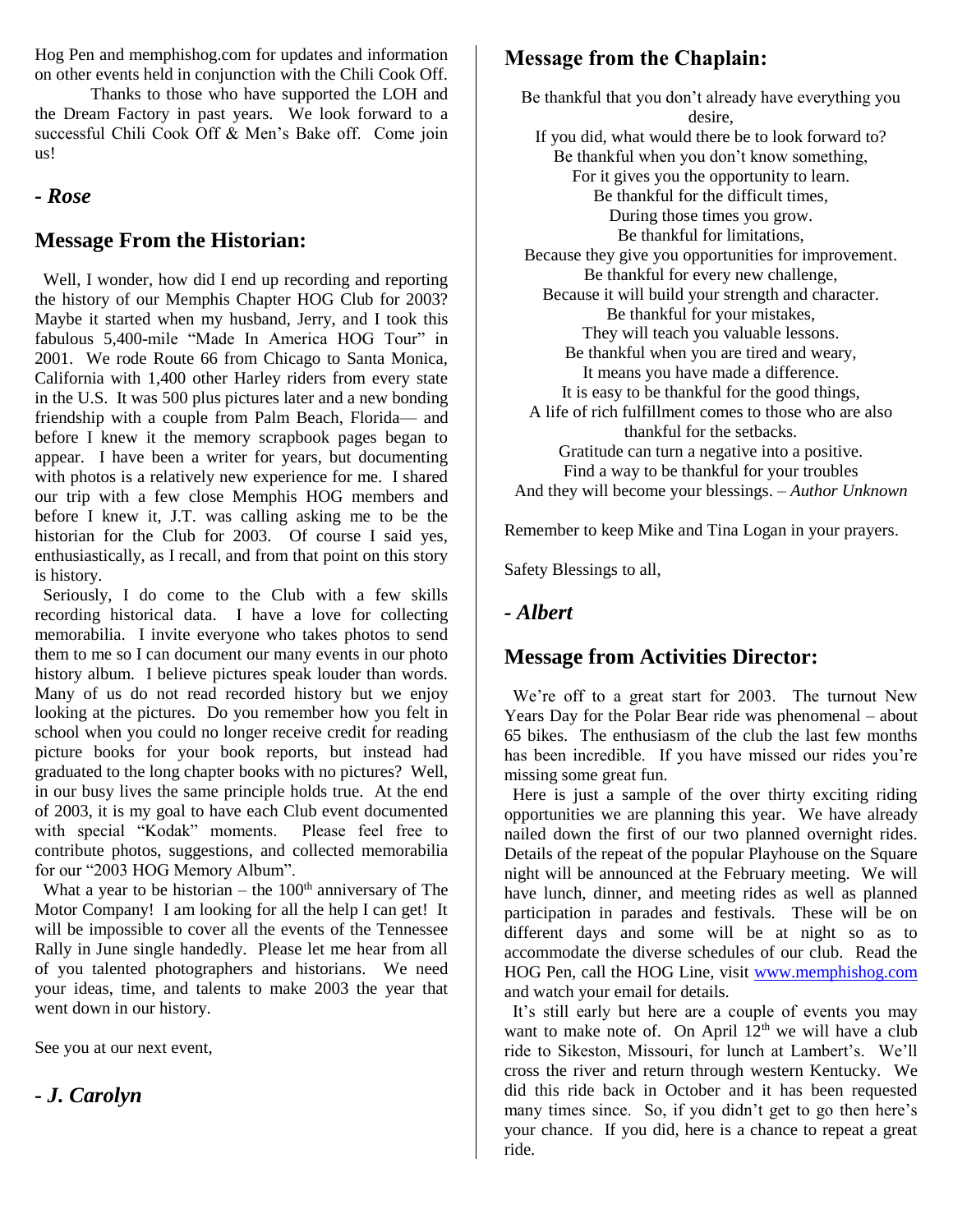Our April monthly meeting has been postponed until April 19<sup>th</sup>. This will be a ride meeting and we will be serving lunch; compliments of Bob Ward and his draftees – Tim Bumpus and Keith Gilooly. The destination will not be announced and this will be a surprise ride from the dealership to the meeting location.

Ride safe and have fun!

### *- Jerry*

### **Message from the Road Captain:**

 I am a very fortunate man. At Saturday nights H.O.G. meeting I mentioned the "Membership Officers" position is a new position for H.O.G. this year. In one way I stated "it was good because I don't have to live up to someone else's legend, but also there is no path to follow." So, I asked you for your support and if there was anything you could think of that would help improve the membership of this club, and if so, to come and talk to us. Well, sometimes you get what you ask for!

 Saturday we had a member greeting everyone at the door and afterwards he asked all the new members to meet with him and me after the meeting. I joined them and was pleasantly surprised to see the support he gave to our newest members. Asking them if they had any questions or help they may need. Nearly all of them came back and talked to us and they did indeed have many questions and help with some specific needs. We didn't have all the answers but received advice from others who did. What a blessing it was to see him greeting our newest members and making them feel apart of our club.

 I went up to J.T. afterwards and told him this person should have been the one for this new position, not me. J.T. assured me that I would be fine and said I should ask this gentleman if we could work together. I did so and he agreed. The following day J.T. emailed me and said I could call this gentleman and ask him if he would accept the position of Co-Membership Officer. Well, after a little arm twisting and the help of J.T., he agreed.

 You all know him, as Ronnie Williams and I would like to be the first one to congratulate him as a Membership Officer. Thanks Ronnie for helping me pave the way in our new position together.

*Ride and have fun,*

## *- Ron 'R.C.' Hagen*

### **Message from the Treasurer:**

 Time is drawing short for you to **renew your membership** without interrupting your service. After our next meeting, I plan to purge the files with anyone who has **not paid** their dues for 2003. So if you want to continue

receiving the newsletter and emails of the latest happenings in the club, please renew soon. A **new enrollment form is also required each year** and you must be a current national member. I usually have enrollment forms with me at our meetings and there are plenty at the Parts Counter at Bumpus. You can bring them to our meetings; drop them off at Parts; or mail them back.

 Also, did you know the club's Treasurer position is **bonded**? Last year after attending P.O.T. Training, the officers felt this would be a good idea, so after some research I was able to accomplish this task. I felt it was important to bond the position, so each new treasurer will be automatically covered.

Remember ride and have fun! **Have a Great Day!**

*- Al*

#### *MEMPHIS H.O.G. IS PROUDLY SPONSORED BY BUMPUS HARLEY-DAVIDSON®*

### **Message from the Safety Officer:**

If you were not at the January monthly meeting you missed my announcement regarding the AMA Group Riding Class I will teach to H.O.G. Members on Saturday February 22. The group riding class will start at 9 am and last for about 90 minutes. In addition to my class Angie will be putting on a certified First Aid Class to HOG members following my class. The first aid class will be 3 hours long. Their is no cost for the group riding class but there will be a \$5.00 charge for the First Aid Class to cover book and materials. You will need to bring a sack lunch because we will not break for lunch. Beverage machines are available. Because of limited space and the need to order books for both classes you *must* pre- register. Please email me or call me at 901-543-4382 no later than January 31 if you have an interest. **If you signed up at the January meeting you do not need to email or call me.** The classes will be held in the break room at Allenburg Cotton Company.

This is the second part of our 3-part series. This month we are presenting five new questions and answers about

**"Motorcycle Braking".**

# 6. Is there a special braking technique that ensures that a rider will get the best out of a motorcycle's brakes?

Yes. The process is called STAGED BRAKING and it involves the rider applying the motorcycle's brakes in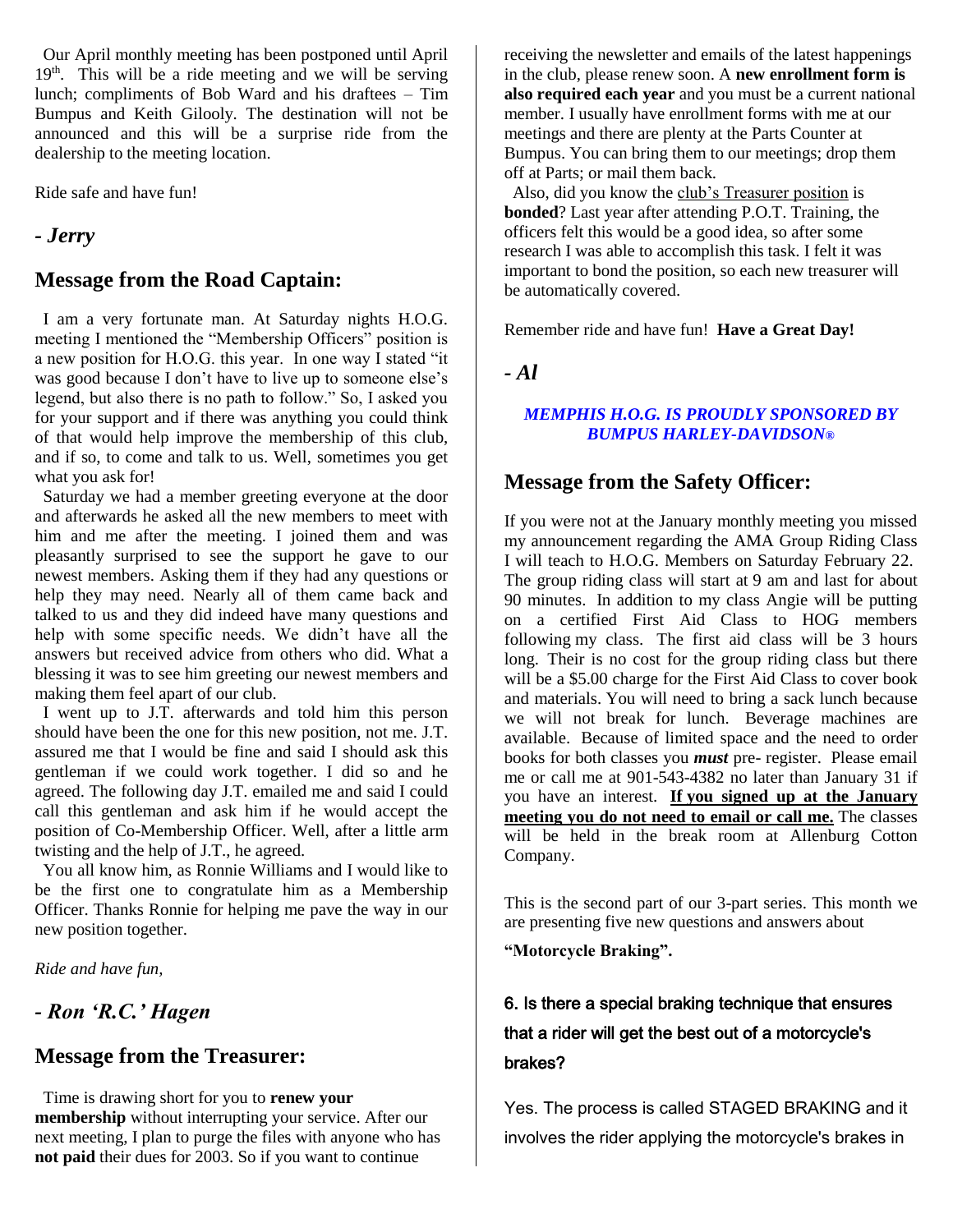a staged process. This gives the rider predictable, progressive braking.

### 7. In an emergency do we concentrate on using staged braking on both front and back brakes?

This is a controversial subject. Some experienced riders reckon that, even in an emergency when research has shown that panic tends to decrease your riding skills, they can apply the back brake perfectly with no loss of braking on the front. Well, research has shown that the average rider can only properly concentrate on the use of one brake in an emergency so, unless you think you're road motorcycling's equivalent of a top motorcycle racer, we would suggest that you concentrate on getting the best out of one brake. Of the front and rear brake on a motorcycle, the one to concentrate on in an emergency is the front brake because if you get that one wrong, lock it up and don't correct that problem then you're going to crash.

According to the American Motorcycle Safety Foundation, if you try to get the best out of both brakes in an emergency, you will get the best out of neither. The MSF says you can't concentrate FULLY on both brakes at one time. You know your mother's old nag; "You can't concentrate on two things at one time"!

So, to get the best braking, you have to concentrate using either the front or the back brake and, since the front brake gives up to 80% of your braking power and incorrect application is likely to make you fall off, it makes sense to concentrate on the front brake.

The American Motorcycle Safety Foundation teaches their instructors "in an emergency braking situation you should apply the back brake hard and let the back wheel slide if it wants to. This way you can

concentrate on what is happening up front; there's enough to think about in the use of the front brake."

#### 8. So how should I apply the rear brake?

Apply it and forget about it. Let the back wheel skid if necessary. Concentrate on using staged braking to harness the superior power of the front brake to save your life.

#### 9. Is Staged Braking difficult to learn?

Given practice, the skill is not difficult to learn. The best way to learn it is to start off with a four-stage application of the front brake. Later you can increase the number of stages to make your braking more and more progressive, if you want to.

### 10.Can you explain four-stage braking in practical terms?

To understand four stages braking, think of a rider coming up to a set of lights. Stage One is the force with which he applies the front brake when he sees the lights turn orange some way ahead, in other words, lightly.

At Stage One, the rider is applying the front brake to the point where the brake is just on and slowing the bike down very, very gently to roll to a stop.

Stage Two is the force the rider would use if he was a bit closer to the lights when they turned orange, and he had to make a normal, smooth stop at the lights. So, Stage Two is the firm pull used to bring the bike to a firm, but quiet stop. The rider applies his front brake to Stage One (friction point) before going on to apply to a steady force at Stage Two.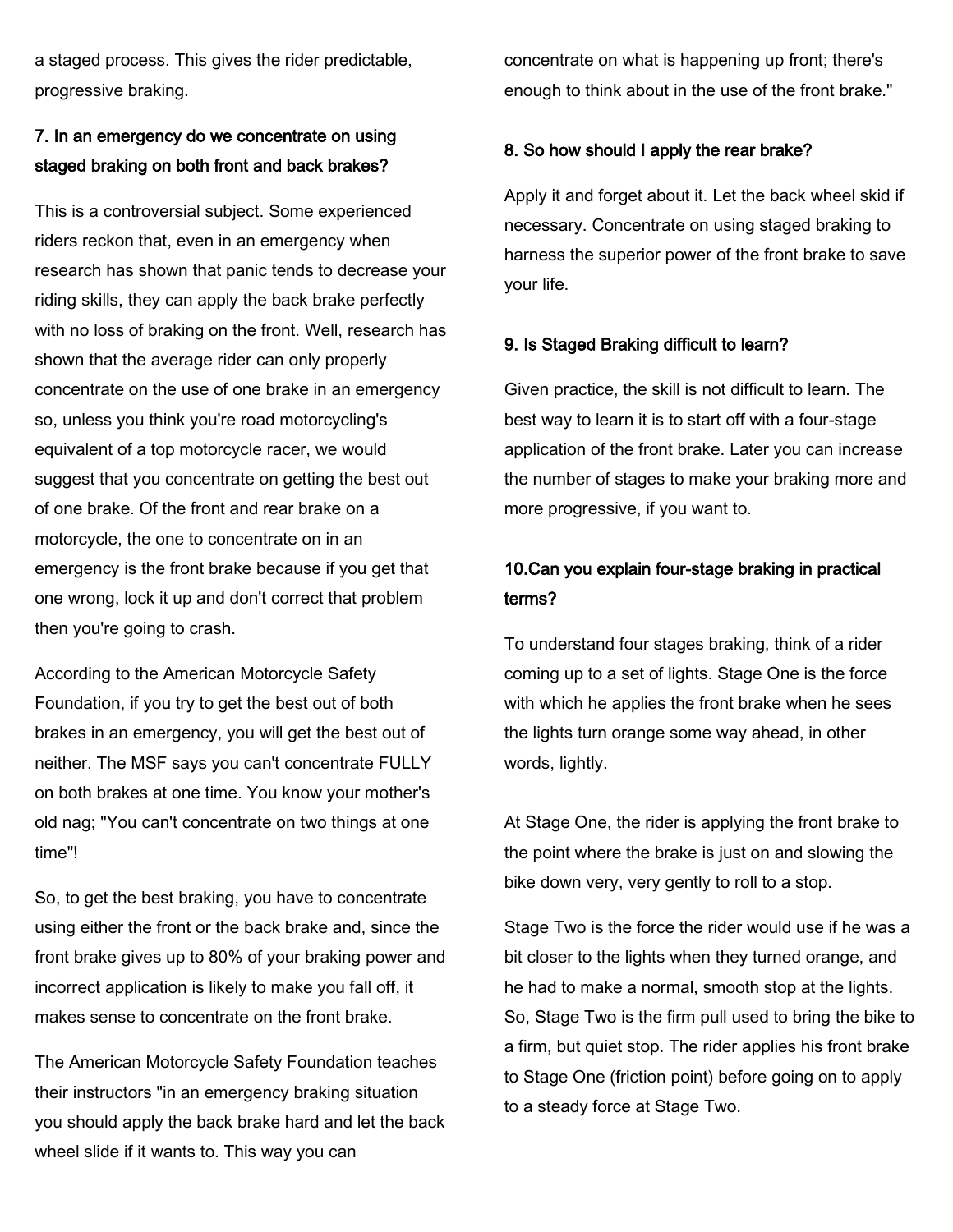Stage Three. Our rider has dithered about whether to stop for the orange light before deciding he'd better. By this time, he has to stop quite hard to stop. So he applies the front brake to friction point (Stage One), then onto a firm pull (Stage Two) before applying pressure with a strong pull at Stage Three.

Stage Four. The rider very unwisely decides to run the orange only to find, just before he reaches the lights, that they turn red. In this serious situation the rider needs all the braking he's got. So he applies the front brake to friction point, moves onto the firm pull of Stage Two, then to the strong pull of Stage Three, before giving it all he's got at Stage Four.

We hope you are finding these questions and answers informative and interesting. Please e-mail your questions or comments to [lallen@sunrock.com](mailto:lallen@sunrock.com)

*- Larry*

**"E-Mail Surprise Contest"**

Cordova, TN 38108

## *PAID ADVERTISING*

#### **Check your e-mail on Jan 31, 2003 to see how to win!**

### **Message from the Editor:**

### **2003 TENNESSEE STATE H.O.G. RALLY**

"Sights & Sounds of Memphis" **Adams Mark Hotel, Memphis TN** June 5th, 6th,  $7<sup>th</sup>$ 

You can register on-line at [www.tnstatehogrally.com](http://www.tnstatehogrally.com/) or pick up a form at Bumpus H/D and mail your check or money order to the address on the form.

Events calendars have been added to the newsletter beginning this month to help keep you informed of upcoming events.

If you would like to see your article published in this newsletter please send to [lhughey@midsouth.rr.com.](mailto:lhughey@midsouth.rr.com) THANKS!

*- Les*

#### **MEMPHIS H.O.G. IS PROUDLY SPONSORED BY BUMPUS HARLEY-DAVIDSON®**

*These Memphis H.O.G. members have paid to advertise their business in our newsletter to help offset the cost of publication. Please patronize these businesses as they assist us with our club the Memphis H.O.G.*

### *- Editor*

| Horne's Escort &<br><b>Guard Service, Inc.</b><br>WE CAN PROVIDE TN. STATE<br><b>CERTIFIED OFFICERS ON AN AS</b><br>NEEDED BASIS FOR ALL YOUR<br><b>SECURITY NEEDS</b><br><b>CONTACT: NAN GRAY</b><br>901-476-0616                                        | <b>CREMERIUS RICE FINANCIAL ADVISORS</b><br><b>Professional Investment Management</b><br>Gerald L. Rice, CPA, CFP<br>Securities offered through:<br>5100 Poplar Avenue First Heartland Capital, Inc.<br>Member NASD/SIPC<br><b>Suite 2700</b><br>Memphis, TN 38137<br>Gerald L. Rice<br>$(901) 821 - 7505$<br>Registered Representative<br>www.cremeriusrice.com | <b>Douglas Adams</b><br>Insurance and Financial Services Agent<br><b>FARMERS</b><br>7989 Fisher Steel, Suite 2<br>Cordova, TN 38108<br>Business (901) 758-1131 Home (901) 758-3233<br>Fax (901) 758-1108<br>Registered Representative<br>Farmers Financial Solutions, LLC<br>2424 Galena Ave. Simi Valley, CA 93065<br>Phone (805) 306-3400 |  |  |
|-----------------------------------------------------------------------------------------------------------------------------------------------------------------------------------------------------------------------------------------------------------|------------------------------------------------------------------------------------------------------------------------------------------------------------------------------------------------------------------------------------------------------------------------------------------------------------------------------------------------------------------|---------------------------------------------------------------------------------------------------------------------------------------------------------------------------------------------------------------------------------------------------------------------------------------------------------------------------------------------|--|--|
| "To God be the Glory"<br>Isaiah $41:10$<br>Lock Stock & Barrel<br>Furniture Appliances<br><b>ALBERT CAMPBELL</b><br>"WE BUY AND SELL"<br>$(731)$ 772-4130<br>$(901)$ 377-7592<br>MEMPHIS, TN<br><b>26 S. COURT SQUARE</b><br><b>BROWNSVILLE, TN 38012</b> | $S_1$ idecar $C_4$ fé<br><b>Steaks</b> - Burgers - Pasta and more<br>Daily Specials Happy Hour $3-7$<br><b>Tuesdays &amp; Thursdays</b><br>Buy 1 entrée, get the $2nd$ $\frac{1}{2}$ price<br>(With this ad after 5pm – daily features not included)                                                                                                             | Stock<br>Foreign<br>Hy<br>Performance<br><sub>Engines</sub><br>1337 Lucy Kelly Rd.<br>Brighton, TN<br>$(901)$ 475-4910<br>$(901) 579 - 1366$<br>Machine Works<br>Performance                                                                                                                                                                |  |  |
| <b>FROM THE TINIEST TERMITE</b><br>TO THE ROWDIEST RACCOON<br><b>ALL-STATE</b> ®<br>Pest Control. Inc.<br>Since 1943<br>1220 Vermeer<br>$C_{\alpha r}$ <sub>dova</sub> TN 38108                                                                           | <b>Food Features:</b><br>Tue: Crab Legs - Thurs: Steak & Shrimp<br>Friday & Saturday Prime Rib<br><b>Live Entertainment</b>                                                                                                                                                                                                                                      | O's<br><b>CURLAQ MODEDD</b><br><b>CUSTOM MOTORCYCLE PAINTING</b>                                                                                                                                                                                                                                                                            |  |  |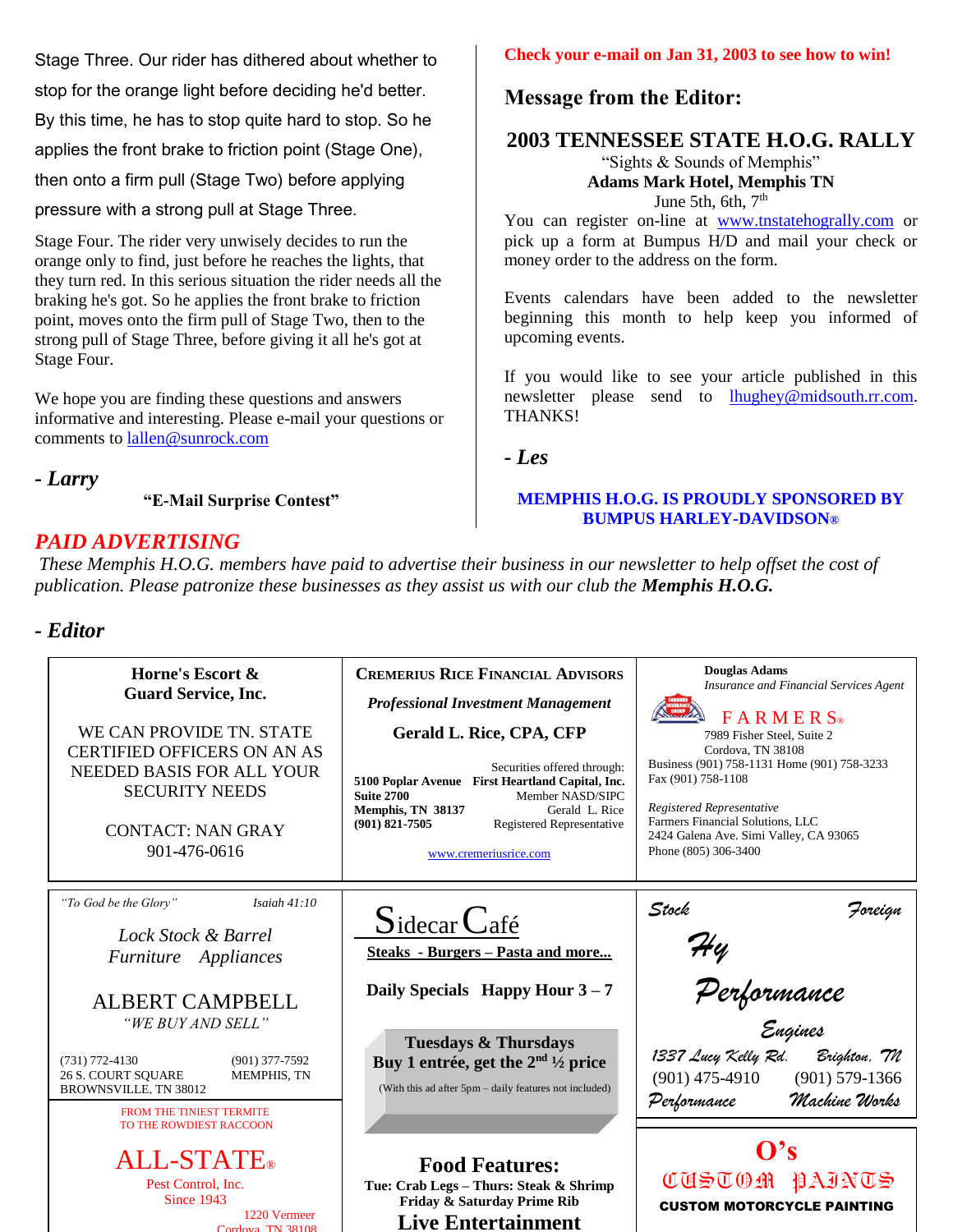### **For Sale:**

2002 Harley Ultra Classic, Suede Green/black, 18k miles, 3 yr left on extended warranty. All standard Ultra equipment. Super clean and in immaculate condition. Always garaged. Call Jerry Hayes at 662-895-9277.

2000 Heritage Softail, Black, 30k highway miles, always dealer maintained, new tires, and of course extra chrome. I bought a new bike and my wife says something has to go, the extra bike or me. I am the original owner and have all the history. \$16,000. Contact Robert at 901-382-7400 work, 901-755-6018 home, and 901-870-6060 cell.

brakes, garage kept, original owner, \$18,900. Call Les – 937-2192 **February 2003 Sunday Monday Tuesday Wednesday Thursday Friday Saturday** 1 *HOG Club Meeting – Colettas 7pm* 2 *\* Bob Ward's breakfast ride Blue Plate Café on Stage* 3 *HOG officers Meeting* 4 | 5 | 6 | 7 | 8 *\* Easy Rider Bike Show at Cook Convention Center* 9 | 10 | 11 | 12 | 13 | 14 | 15

16 17 18 19 20 21 *22 \* Swap meet* 

*at Bumpus HD.*

*Group riding class at Bumpus* 

*HD*

*\* Bike Week – Daytona, Florida* 

*thru 3/9/03*

2000 Ultra Classic--black, security, lots of chrome extras, new tires. 8,500 miles \$18,500 Call: John T. - 751-8655 2001 Softail Deuce—Lots of extras, 12,000 miles, extended warranty, Concord Purple, dealer maintained, new tires, new

\* Not sponsored by Memphis H.O.G. Listed only for information to club members who may want to participate.

23 24 25 26 27 28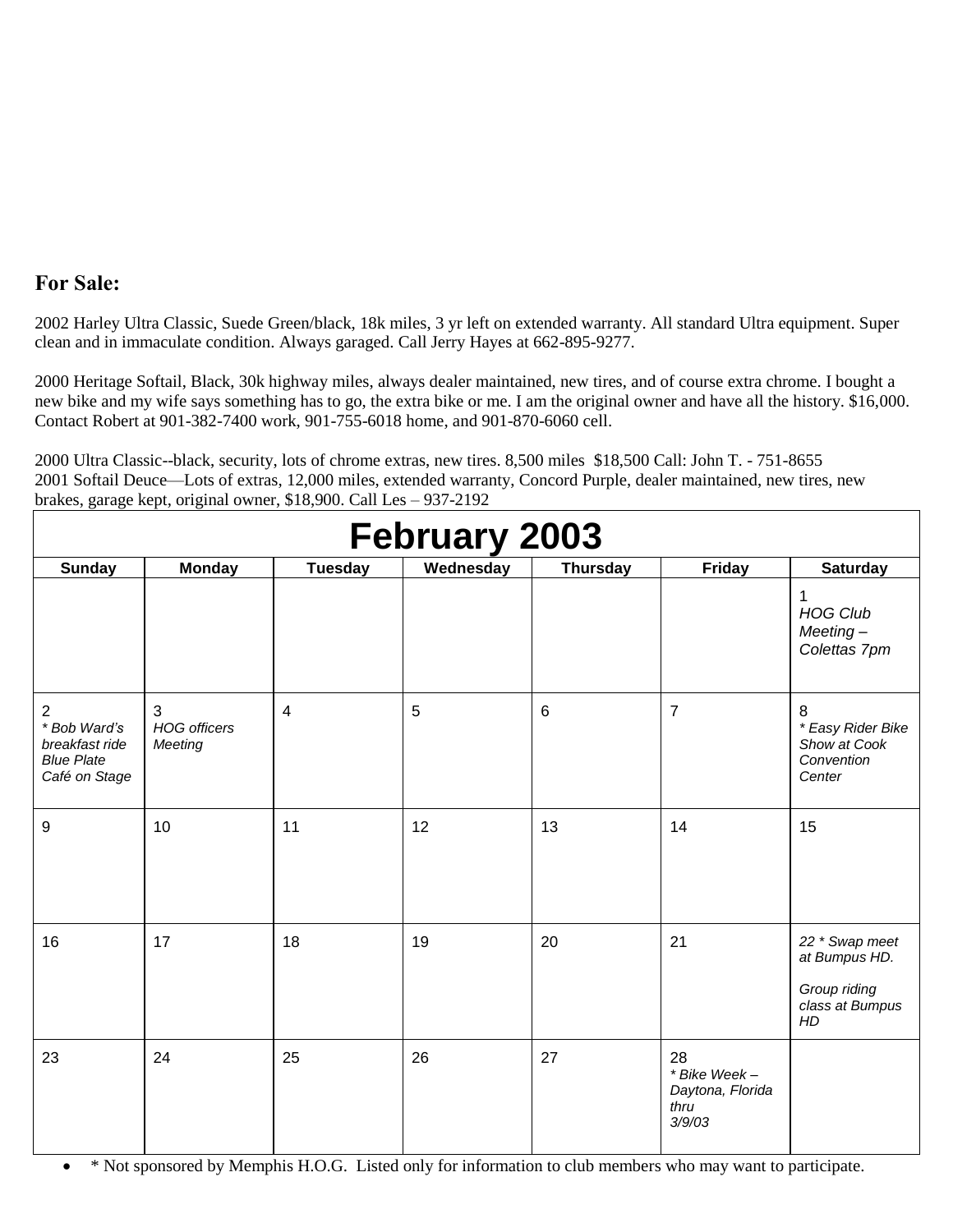**Did You Know?** The club has a supply of patches and pins for sale. We have both large and small H.O.G. patches, Memphis Chapter rockers, and L.O.H. patches. We also have a nice Memphis H.O.G. pin. The large patches sell for \$18.00, the small ones \$8.00 and the pin for \$11.00. All can be purchased from the parts counter at Bumpus.

#### **"E-Mail Surprise Contest" Check your e-mail on Jan 31, 2003 to see how to win!**

#### **H.O.G. ABC's of Touring**

 The 2003 State H.O.G. rally would like to include the "H.O.G. ABCs of Touring" for one of the events. Those of you that have been H.O.G. members for several years might remember a map and location guide that was distributed to the Memphis H.O.G. Club a few years ago that would complete all of the letters of the ABCs of Touring within about a 200 mile radius of Memphis. This route and location guide could be accomplished in about 48 hours, which would make this a perfect match for an event for the 2003 State H.O.G. rally. If you have a copy of the route and location guide, please forward it to one of the rally committee members, a club officer or to me. The 2003 Official Guidelines for the H.O.G. ABCs of Touring can be found on page 36/37 of the January/February 2003 H.O.G. Tales magazine. You might want to get started on your entry form early!

For more information about the rally, please visit our web site at [www.tnstatehogrally.com.](http://www.tnstatehogrally.com/) The registration form for the rally can be found by selecting the "registration" link on the top navigational menu. Please register early and don't forget to send Walter Hughey Jr., [bugsrme@aol.com](mailto:bugsrme@aol.com) your name and the time that you would like to volunteer for the rally in June. We need many volunteers to make "your" rally great in Memphis!

#### Donna Williams

2003 State H.O.G. Rally Events Coordinator

| <b>March 2003</b>                                                         |               |                |           |                                |                                                                      |                                                                          |
|---------------------------------------------------------------------------|---------------|----------------|-----------|--------------------------------|----------------------------------------------------------------------|--------------------------------------------------------------------------|
| <b>Sunday</b>                                                             | <b>Monday</b> | <b>Tuesday</b> | Wednesday | <b>Thursday</b>                | Friday                                                               | <b>Saturday</b>                                                          |
|                                                                           |               |                |           |                                |                                                                      | 1<br><b>HOG Club</b><br>$meeting-$<br>Colettas 7pm                       |
| 2<br>* Bob Ward's<br>breakfast ride<br><b>Blue Plate Café</b><br>on Stage | 3             | $\overline{4}$ | 5         | 6                              | $\overline{7}$                                                       | 8                                                                        |
| 9                                                                         | 10            | 11             | 12        | 13                             | 14<br>* Mid-South<br>Motorcycle Show<br>- Agri-Center<br>thru3/16/03 | 15<br>* River Kings<br>night - Desoto<br>County Civic<br>Center          |
| 16                                                                        | 17            | 18             | 19        | 20                             | 21                                                                   | 22<br>* Spring Thaw<br><b>Bike Show &amp;</b><br>Swap Meet<br>Smyrna, TN |
| 23                                                                        | 24            | 25             | 26        | 27<br>* LA State HOG<br>Rally  | 28                                                                   | 29 LOH Chili<br>Cook-off.                                                |
| 30 * Wild Pigs<br>Poker Run                                               | 31            |                |           | Shreveport, La<br>Thru 3/29/03 |                                                                      | * Flat track races<br>-Desoto Civic<br>Ctr.                              |